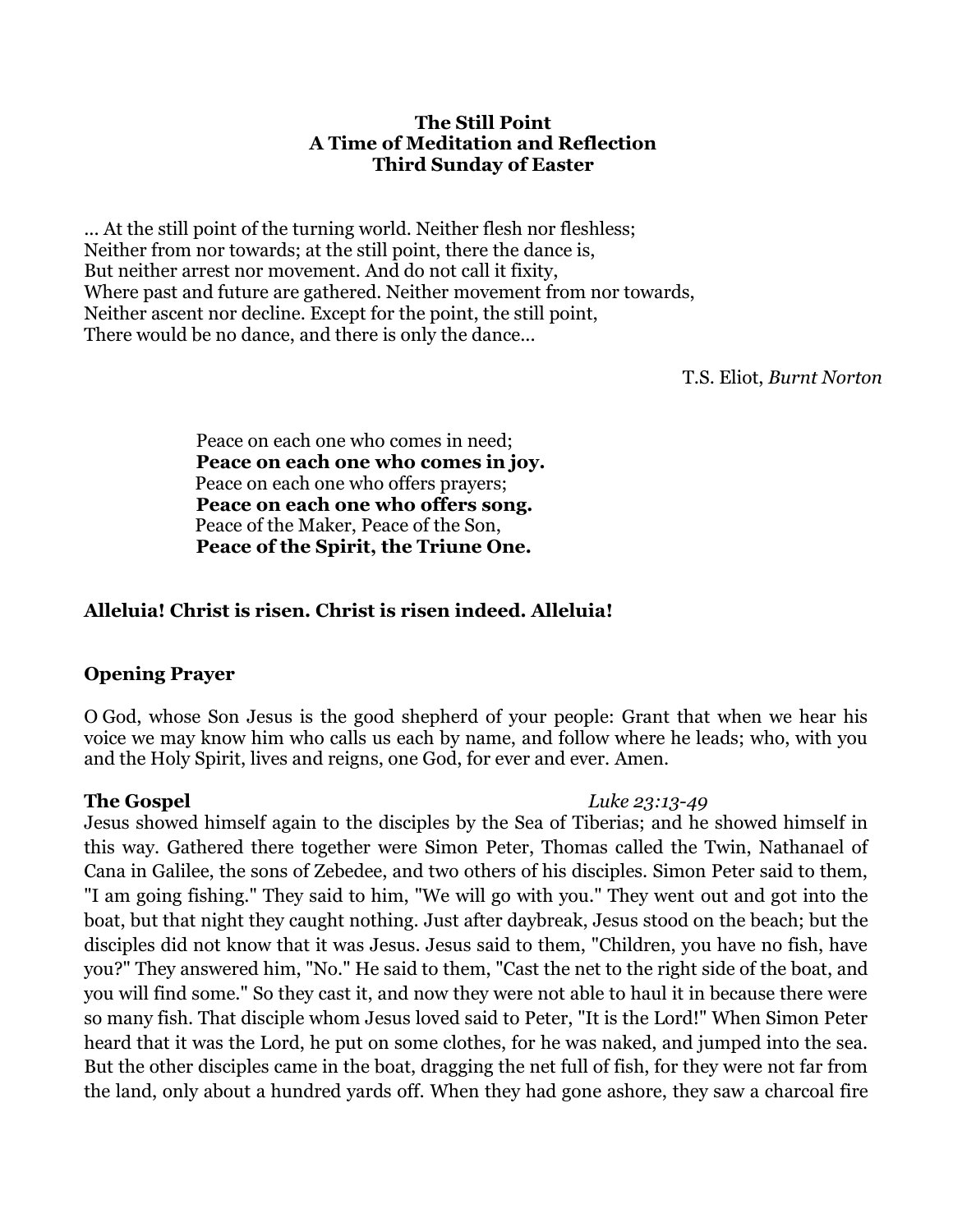there, with fish on it, and bread. Jesus said to them, "Bring some of the fish that you have just caught." So Simon Peter went aboard and hauled the net ashore, full of large fish, a hundred fifty-three of them; and though there were so many, the net was not torn. Jesus said to them, "Come and have breakfast." Now none of the disciples dared to ask him, "Who are you?" because they knew it was the Lord. Jesus came and took the bread and gave it to them, and did the same with the fish. This was now the third time that Jesus appeared to the disciples after he was raised from the dead. When they had finished breakfast, Jesus said to Simon Peter, "Simon son of John, do you love me more than these?" He said to him, "Yes, Lord; you know that I love you." Jesus said to him, "Feed my lambs." A second time he said to him, "Simon son of John, do you love me?" He said to him, "Yes, Lord; you know that I love you." Jesus said to him, "Tend my sheep." He said to him the third time, "Simon son of John, do you love me?" Peter felt hurt because he said to him the third time, "Do you love me?" And he said to him, "Lord, you know everything; you know that I love you." Jesus said to him, "Feed my sheep. Very truly, I tell you, when you were younger, you used to fasten your own belt and to go wherever you wished. But when you grow old, you will stretch out your hands, and someone else will fasten a belt around you and take you where you do not wish to go." (He said this to indicate the kind of death by which he would glorify God.) After this he said to him, "Follow me."

**Poem:** "A Poem for Indigo" *by Voice Porter (b. 1979)* 

For nothing more than the Love of my people I fight staying my path honoring the ancestors dragging the children to freedom with the passion of the Christ because even as a child You freed my mind and I Love Your imperfections the way You colored outside the lines though Your artwork didn't win any prizes as an adult Your heart's work saves lives and touches souls unknown even to You

and it pleases God to see You do what You do because the truth isn't always what's said

but in the hand's work

and no matter what comes and goes

He will be edified through man's work

and You

You've done a lion's share

tending the fields and feeding His sheep until Your hands hurt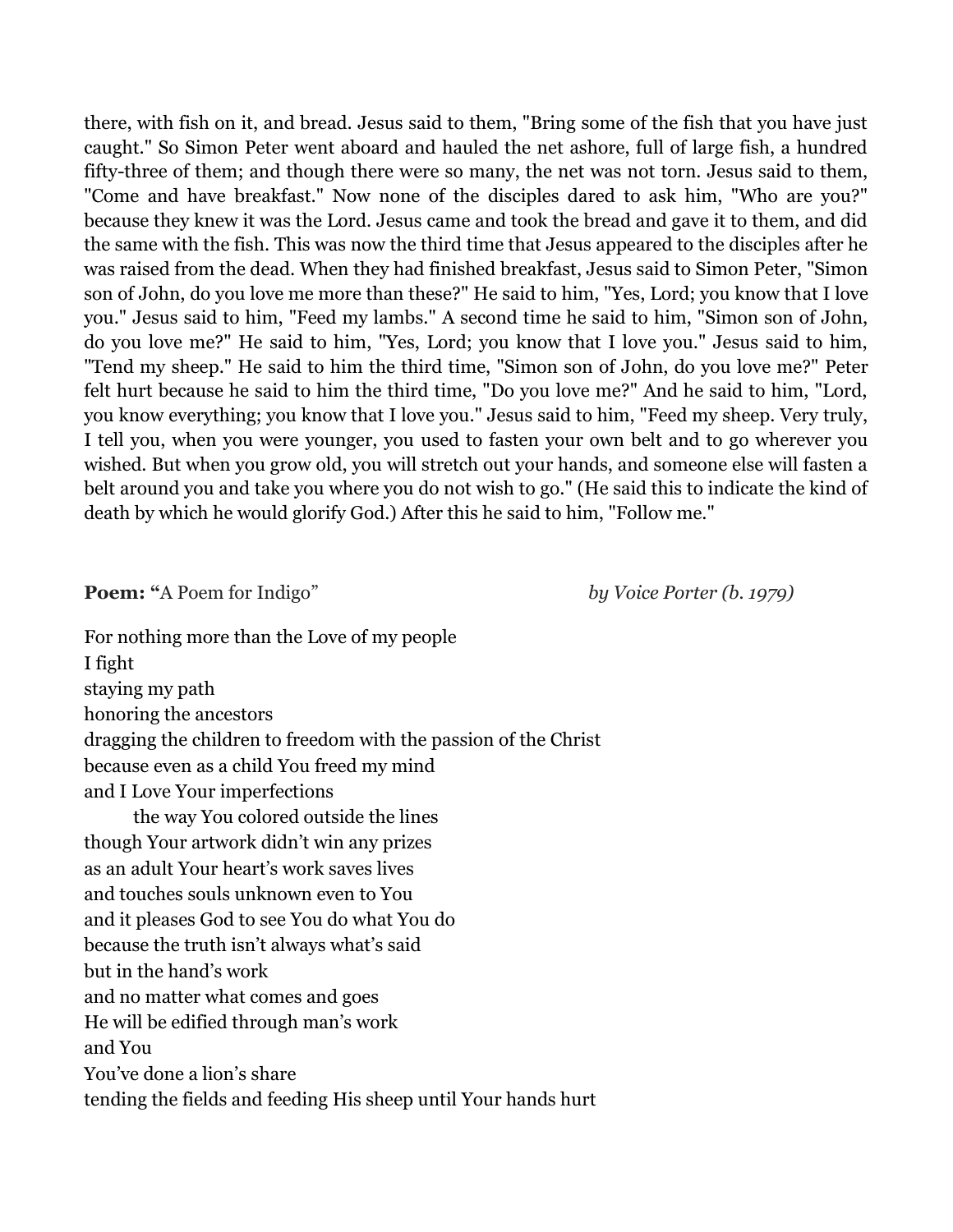what more can we ask for? from the time they leave it in the morning 'til after the Sun cries and Your knees hit the floor and I beseech thee take a few moments of time to teach these others who only pretend and fall short because their work wasn't from the heart they were monetarily motivated from the start but from the moment that I opened my eyes there You were right where You've always been with me looking for the truth so hard making it hard to find it but here You stand and I'll believe in You from now until judgment call I pray that I'll have from now until then to figure out a title to give You because You are more than a friend I'm prepared to be the same to You from now until the end perpetually moving through life cycles until my life cycle ends these might be my last days this poem might be my last peace so I've got to speak my peace because this piece could very well be my eulogy in the back of my mind thoughts of You cascade down like waterfalls as water falls against glass and drops from my lash becomes streams on my cheeks and puddles in my palms for the celestial being You are I give alms to Him and pray that I receive ilm forthright and on that night become Your generations' protector and hear the voice of God saying "Protect Her as I protect you" "Sanctify Her so that men may see My Love through you" "And Wali, believe" "My voice Kanika has already told you to just breathe" so as long as I have breath

Love I will never leave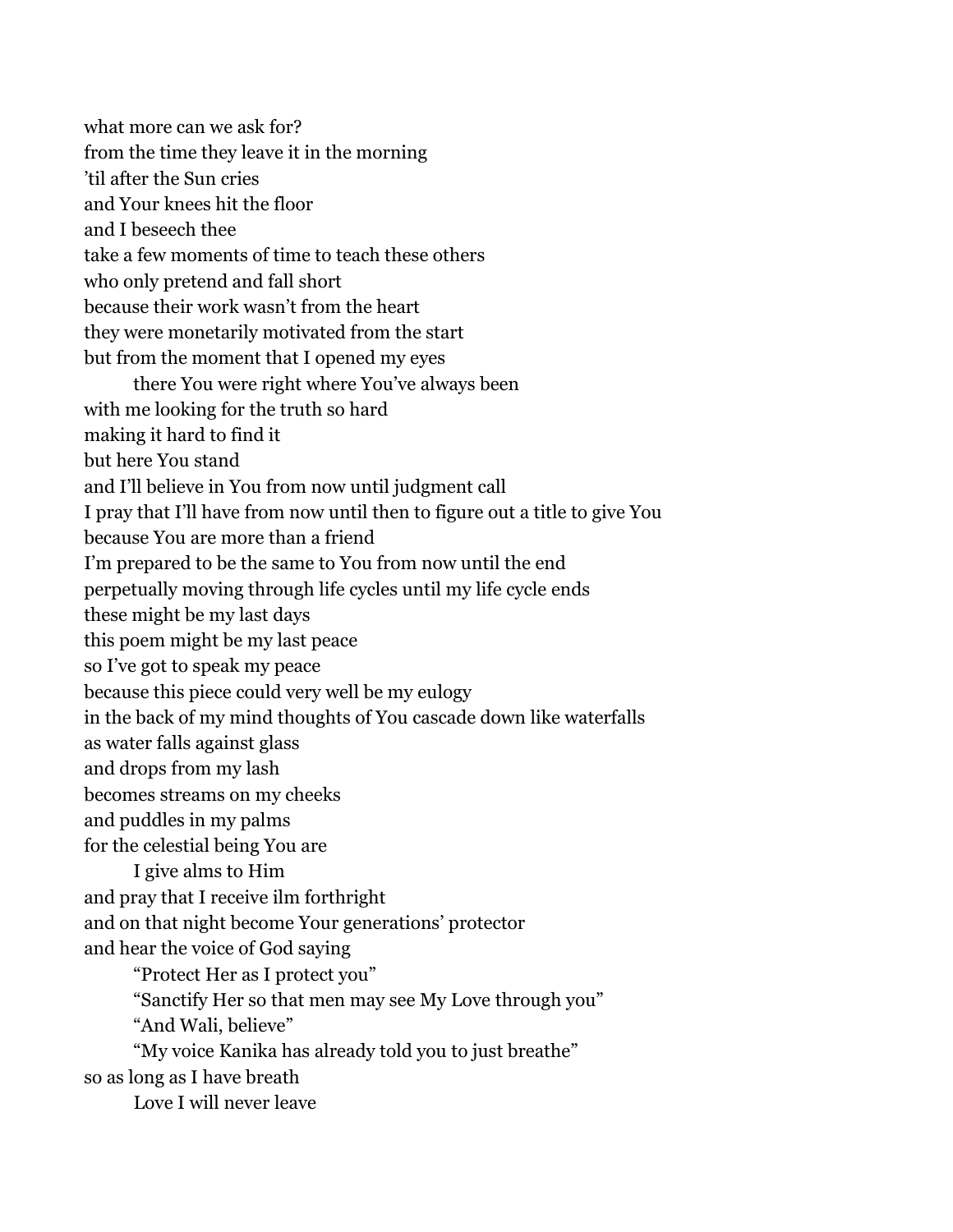I understand that many men may have said things like this before but from now until the last beat of my heart every night I'll walk through Your door saying Baby I'm home

## **Meditation**

In some ways, the story told in today's gospel reflects what we do in church on a Sunday. First, a story about Jesus (in this case, Jesus helping his clumsy and human disciples find an abundant catch), then a Eucharistic meal together, and finally a commission to go forth and love the world. Of course, it's not just that. There are wonderful details here that perhaps stand out as examples of the blessedly mundane ways that the human world bumps up against the divine. Peter, embarrassed by his nakedness, quickly throws on some clothes and jumps into the water. The fishing nets strain and break at the weight of the miraculous catch. All of these details build to the concluding scene in which Jesus restores Peter to fellowship, to discipleship, to forgiveness, asking him three times for a profession of his love, once for each time Peter denied Jesus.

The concluding charge to feed the sheep, also repeated three times, acquires freshness and immediacy in today's poem by Voice Porter. The ambiguity of the poem (to whom is the poet speaking?) not only asks us to consider our own holiness, but also invites us to see others family member, friends, strangers - as the capital 'Y' You in the poem. This is the baptismal covenant at work in the world: seeking Christ in all persons. (Listen to a reading of this poem [here.](https://www.youtube.com/watch?v=jXdVlr2Vu4U))

# **Questions for Reflection**

What details from the poem strike you as profoundly human? Profoundly divine? When has your own vulnerability and embarrassment prevented you from hearing God's call? When has your vulnerability brought you closer to God? Read Voice Porter's poem again, substituting a loved one in the place of the 'You'. How does this change your perception of this loved one?

### **Prayers**

We bring before God someone whom we have met or remembered today

We bring to God someone who is hurting tonight and needs our prayer

We bring to God a troubled situation in our world